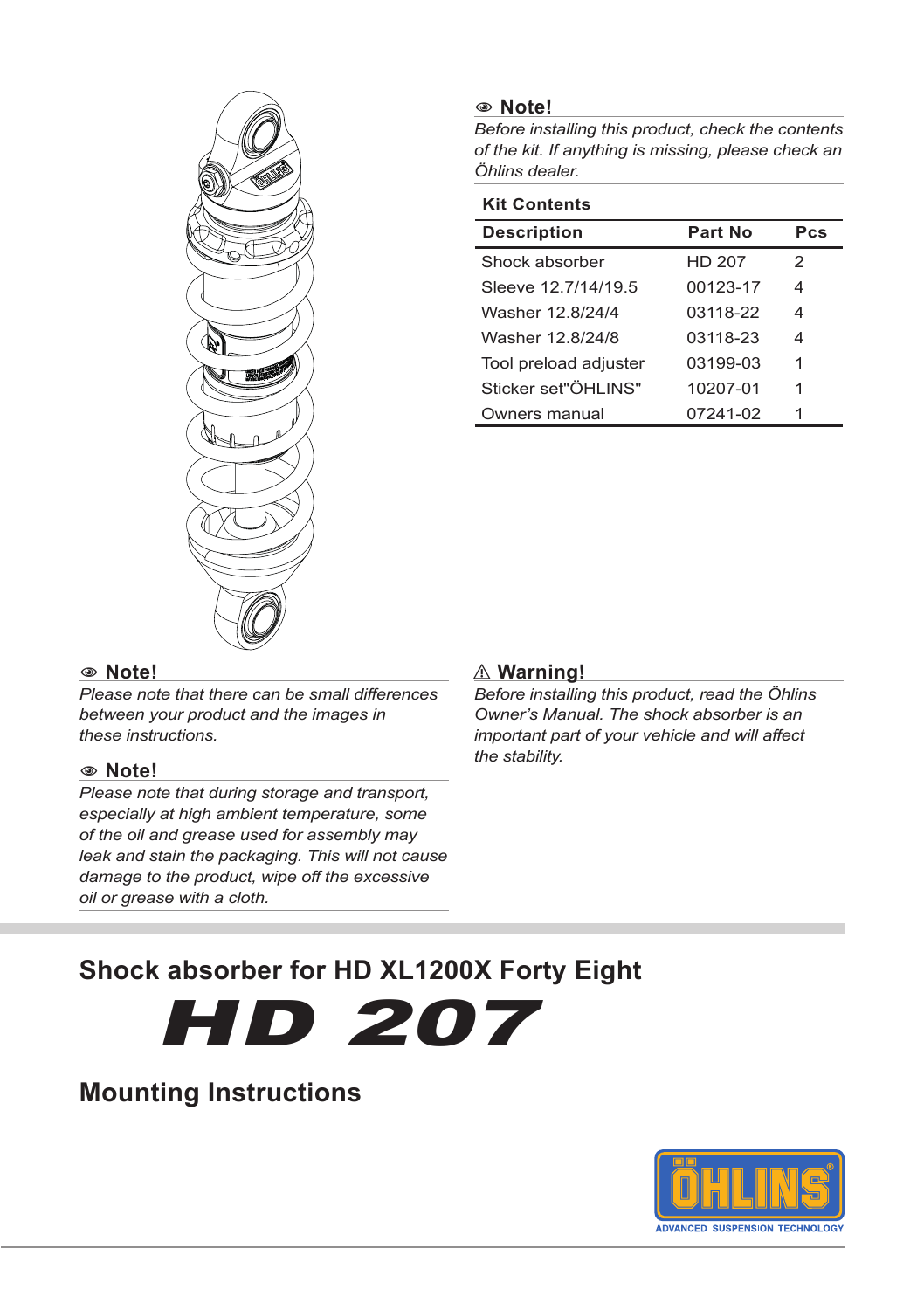# **MOUNTING INSTRUCTIONS**

### ⚠ **Warning!**

*We strongly recommend to let an Öhlins dealer install this product.*

### ⚠ **Warning!**

*If you work with a lifted vehicle, make sure that it is safely supported to prevent it from tipping over.*

### 1 **Note!**

*When you work with this product, see the vehicle service manual for vehicle specific procedures and important data.*

#### 1 **Note!**

*Before you install this product clean the vehicle.*

#### **1**

Put the motorcycle on a work stand so that the rear wheel barely touches the ground.

#### **2**

Loosen and remove the original shock absorber.

#### **3**

Install the Öhlins shock absorber in the same position as the original shock absorbers.

#### 1 **Note!**

*Lower the vehicle so that the suspension is slightly compressed before you tighten the screws.*

## ✋**✋ Caution!**

*Make sure that you tighten all screws to the correct torque and that nothing fouls or restricts movement of the shock absorber/front fork/ steering damper when the suspension is fully compressed or extended.*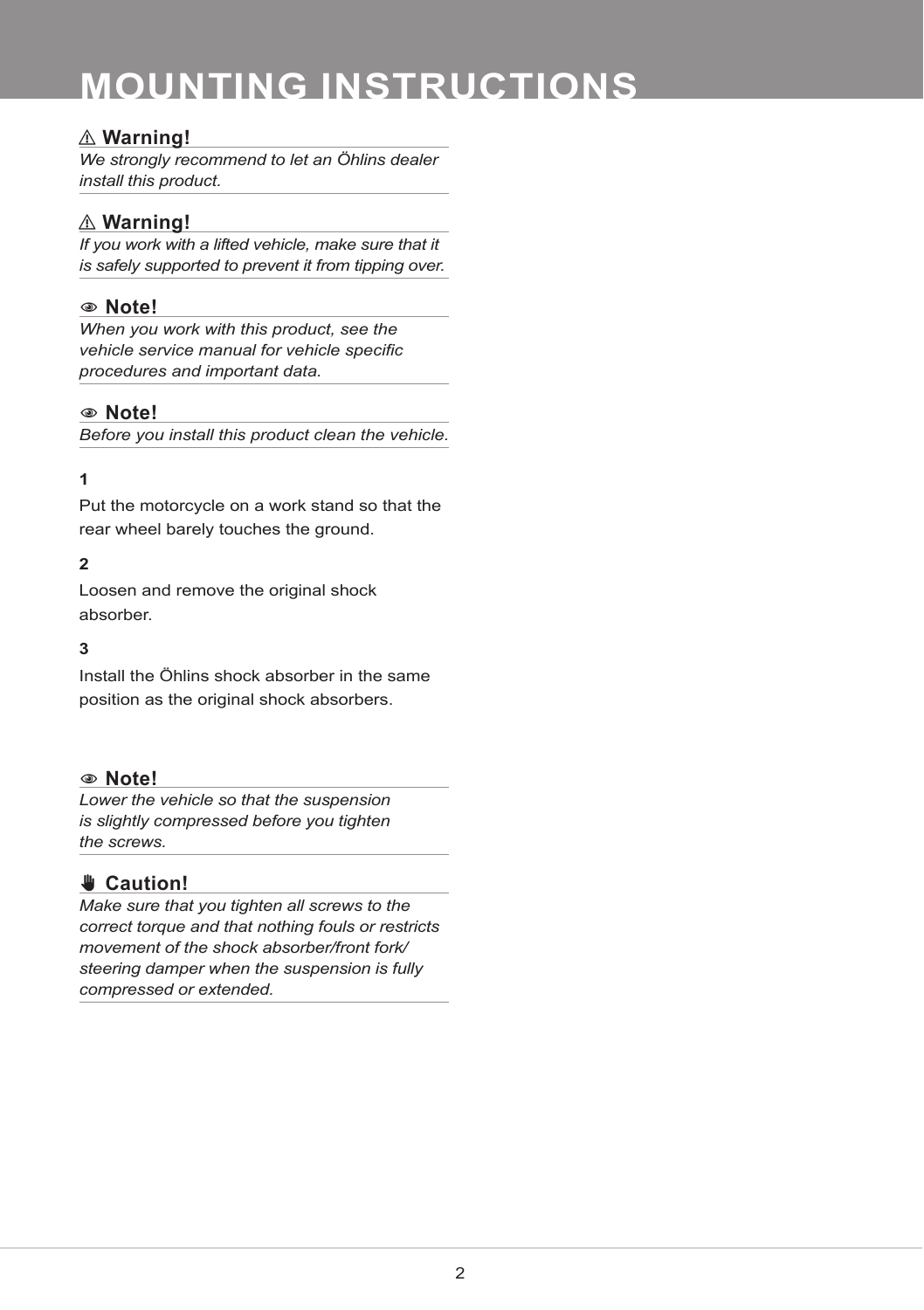# **MOUNTING INSTRUCTIONS**

1





1 **Note!**